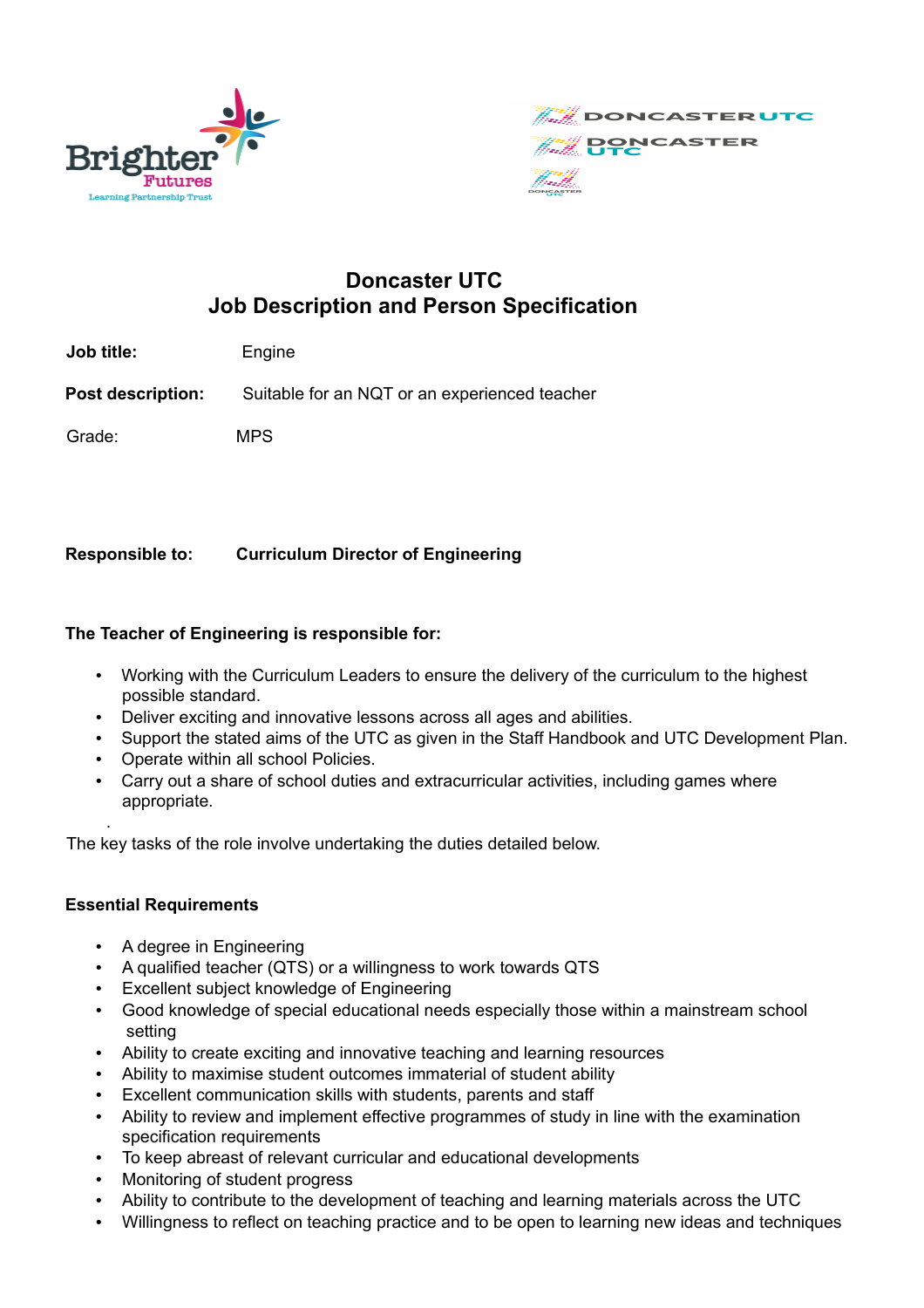- Commitment to regular and high-quality assessment and feedback
- Must be enthusiastic and able to motivate and inspire students
- Excellent ICT skills
- To manage student learning through effective teaching in accordance with Department schemes of work and policies
- To ensure continuity, progression and cohesiveness in all teaching
- To use a variety of methods and approaches which differentiate and stimulate to match curricular objectives and the range of student needs, and ensure equal opportunity for all students
- To set and mark regularly, (in accordance with the UTCs assessment and marking policy), to consolidate and extend learning and to encourage students to take responsibility for their own learning
- To work effectively as a member of the department to improve the quality of teaching and learning
- To set high expectations for all students, to deepen their knowledge and understanding and to maximise their achievement
- Interest in the use of new technologies in the classroom, such as iPads, Social Networks and eBooks
- Ability to work in an enthusiastic manner bringing new ideas and suggestions
- To use positive management of behaviour in an environment of mutual respect that allows students to feel safe and secure and promotes their self-esteem
- To support individual students and groups of students through attendance of such events as major extracurricular events

## **Evidence**

- Letter
- Application form
- Interview
- Reference

## **Monitoring, Assessment, Recording, Reporting, and Accountability**

- To be immediately responsible for the processes of identification, assessment, recording and reporting for the students in their charge.
- To assess students' work frequently in line with departmental and school policy and use the results to inform future planning, teaching and curricular development.
- To be familiar with school assessment and reporting procedures and to prepare and present informative, helpful and accurate reports to parents.
- To monitor unexplained absences or patterns of absence, which should be reported immediately to the academic achievement leaders.

#### **Evidence**

- Letter
- Application form
- Interview
- Reference

#### **Subject Knowledge & Understanding**

- Essential to keep up to date with research and developments in pedagogy.
- Have very good standards of English and understand the importance of using standard English as part of their instruction.

#### **Evidence**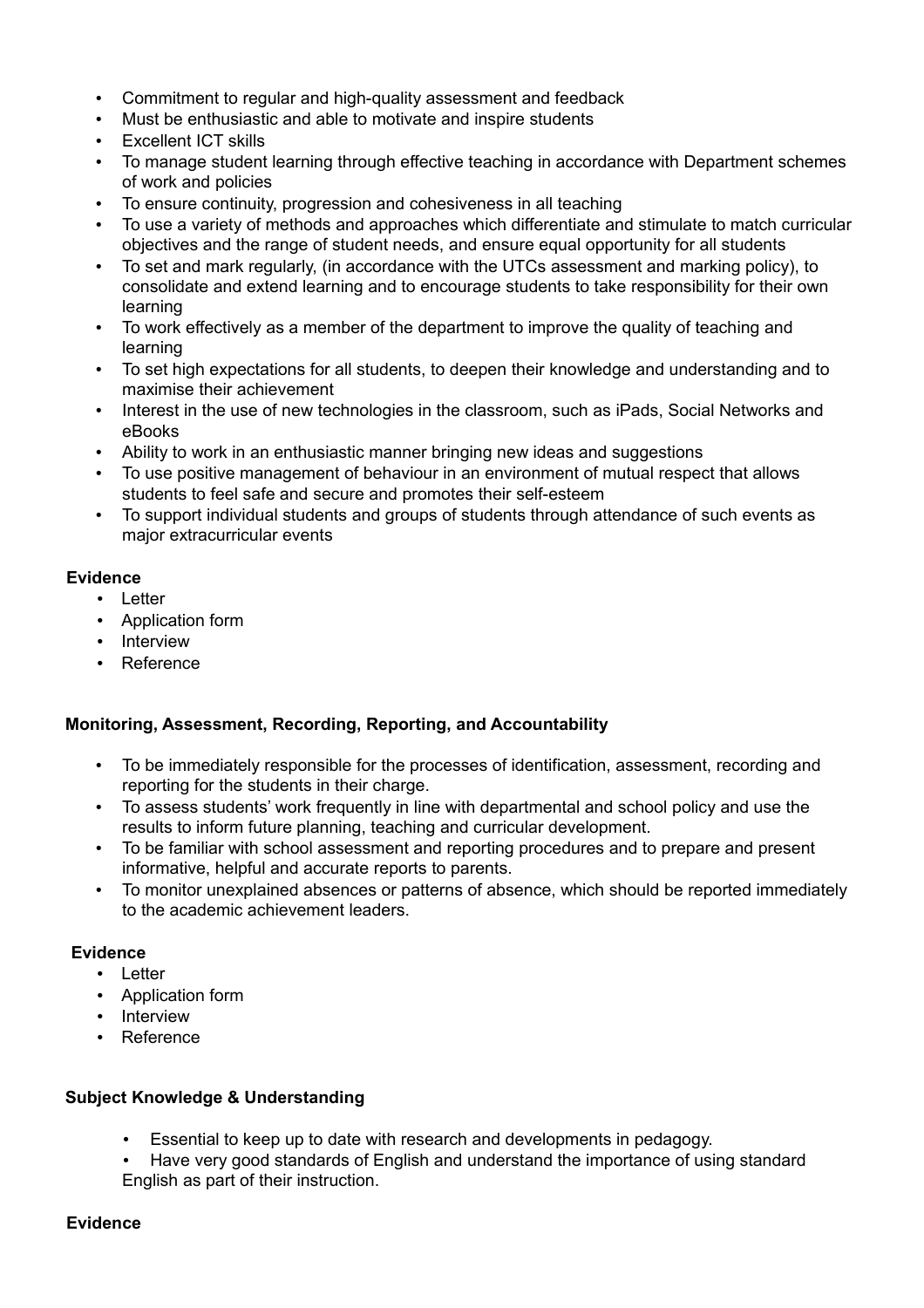- Letter
- Application form
- Interview
- **Reference**

## **Professional Standards & Development**

- To be a role model to students through personal presentation, dress and professional conduct.
- To arrive in class, on or before the start of the lesson, and to begin and end lessons on time.
- To cover for absent colleagues as required and to assist with examination invigilation as requested.
- To co-operate with the employer in all matters concerning Health and Safety and specifically to take reasonable care of their own Health & Safety, and that of any other persons who may be affected by their acts or omissions at work.
- To be familiar with the School handbook and support all the School's policies.
- To establish effective working relationships with professional colleagues and associate staff.
- To strive for personal and professional development through active involvement in the school's appraisal system and performance management procedures.
- To liaise effectively with parents and with other agencies with responsibility for students' education and welfare.
- To liaise effectively with parents and with other agencies with responsibility for students' education and welfare.
- To undertake any reasonable task as directed by the Head or Senior Leader.
- To be familiar with and implement the relevant requirements of the current SEN Code of Practice.
- To be familiar with Education Health Care Plans.
- To consider the needs of all students within lessons (and to implement specialist advice) especially those who: have SEN; are gifted and talented; are not yet fluent in English.

#### **Evidence**

- Letter
- Application form
- Interview
- Reference

#### **Competencies**

- Good teaching skills and an interest in teaching and learning pedagogy.
- Good communication skills.
- Good interpersonal skills.
- The ability to work as part of a team.
- Strong administrative skills.
- Skills in mentoring students.

#### **Evidence**

- Letter
- Application form
- Interview
- Reference

## **Others**

- An educational philosophy that values equal opportunities and the importance of the individual.
- A willingness to be self-evaluative and a desire for self-improvement.